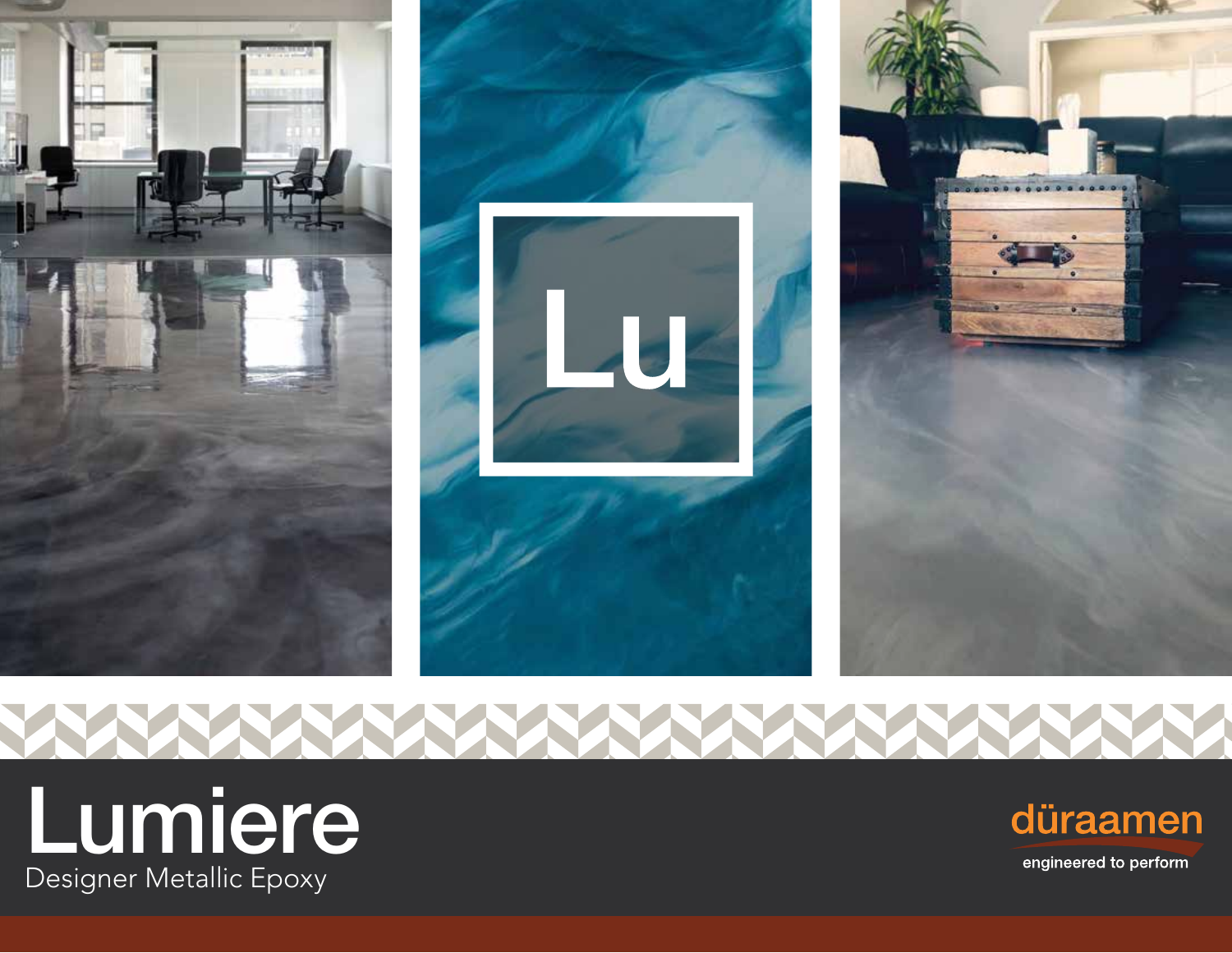

## Modern Beauty.

#### Colorful Glass-like Flooring

Offered in a dazzling array of colors, the Lumiere Designer Metallic Epoxy Floor System is a gorgeous and durable resinous floor coating. Its breathtaking, glass-like appearance comes from genuine metallic pigments suspended in the highest gloss epoxy.

Lumiere is attractive for other reasons too. It's seamless, chemical resistant, easy to clean, and low maintenance.

Use Lumiere wherever an ultra-durable, contemporary, designer floor is wanted.

- \ Homes, luxury apartments, and lofts
- \ Hotels, restaurants, and event facilities
- \ Retail stores and beauty shops
- \ Hospital waiting rooms, and cafeterias
- \ Galleries, museums, and show rooms



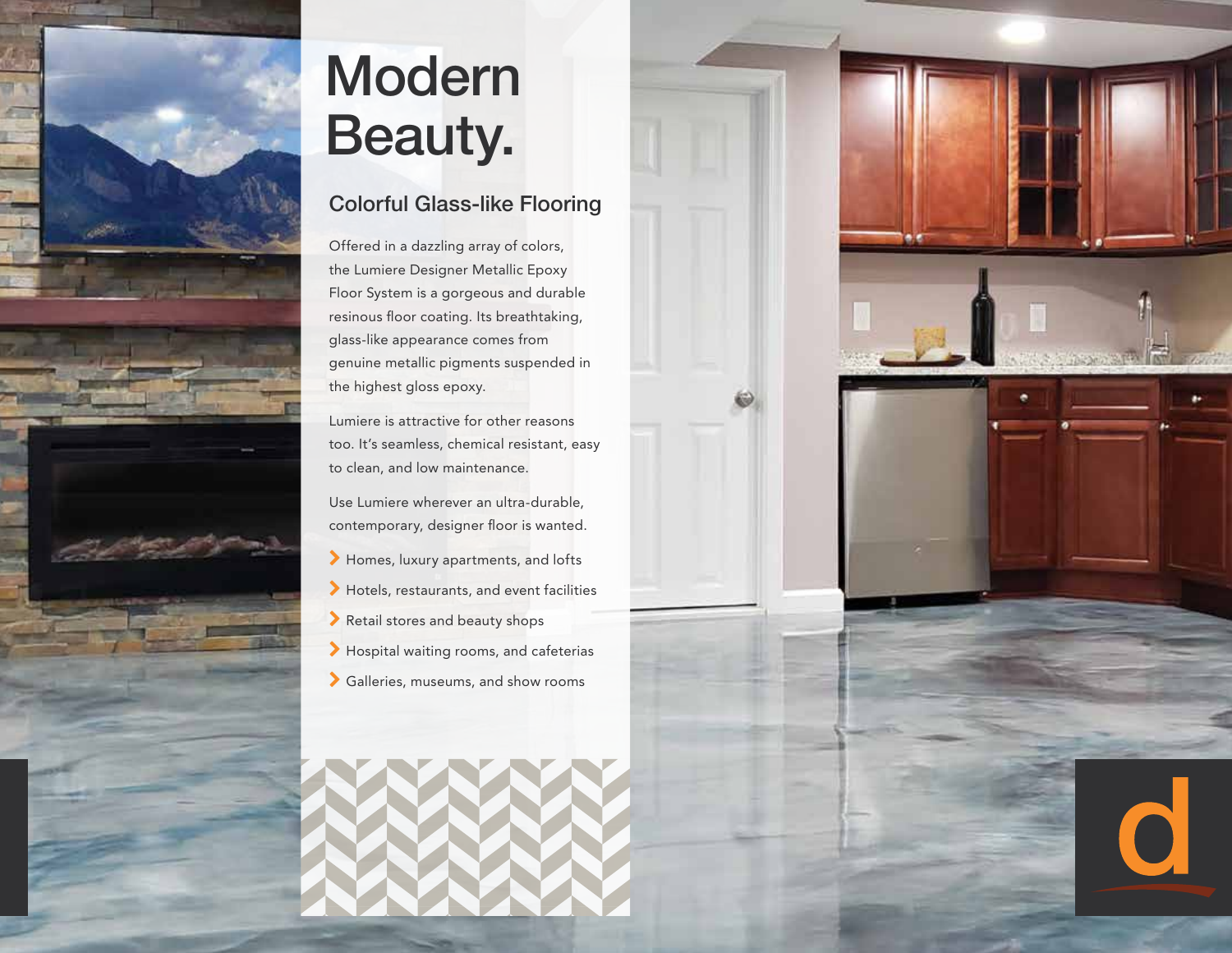# **Designed** to be Beautiful.

Lumiere's breathtaking deep-shine and illustrious color is the product of our Metallic Essence natural metallic colorants. Single or multicolor installations are possible. Get creative, match decor through color mixing, or use our suggested color combinations.

As a final touch, choose between gloss and matte protective topcoats, thus completing the appearance of seamless wall-to-wall beauty.









### Features Contemporary, elegant Lumiere is not

just about appearances. It's also safe and durable flooring.



Wear, impact, and abrasion-resistant



Moisture resistant

Stain-resistant



UV Stable

Various protective topcoats are available for Light, Medium, and Heavy traffic



Slip-resistant finishes are available